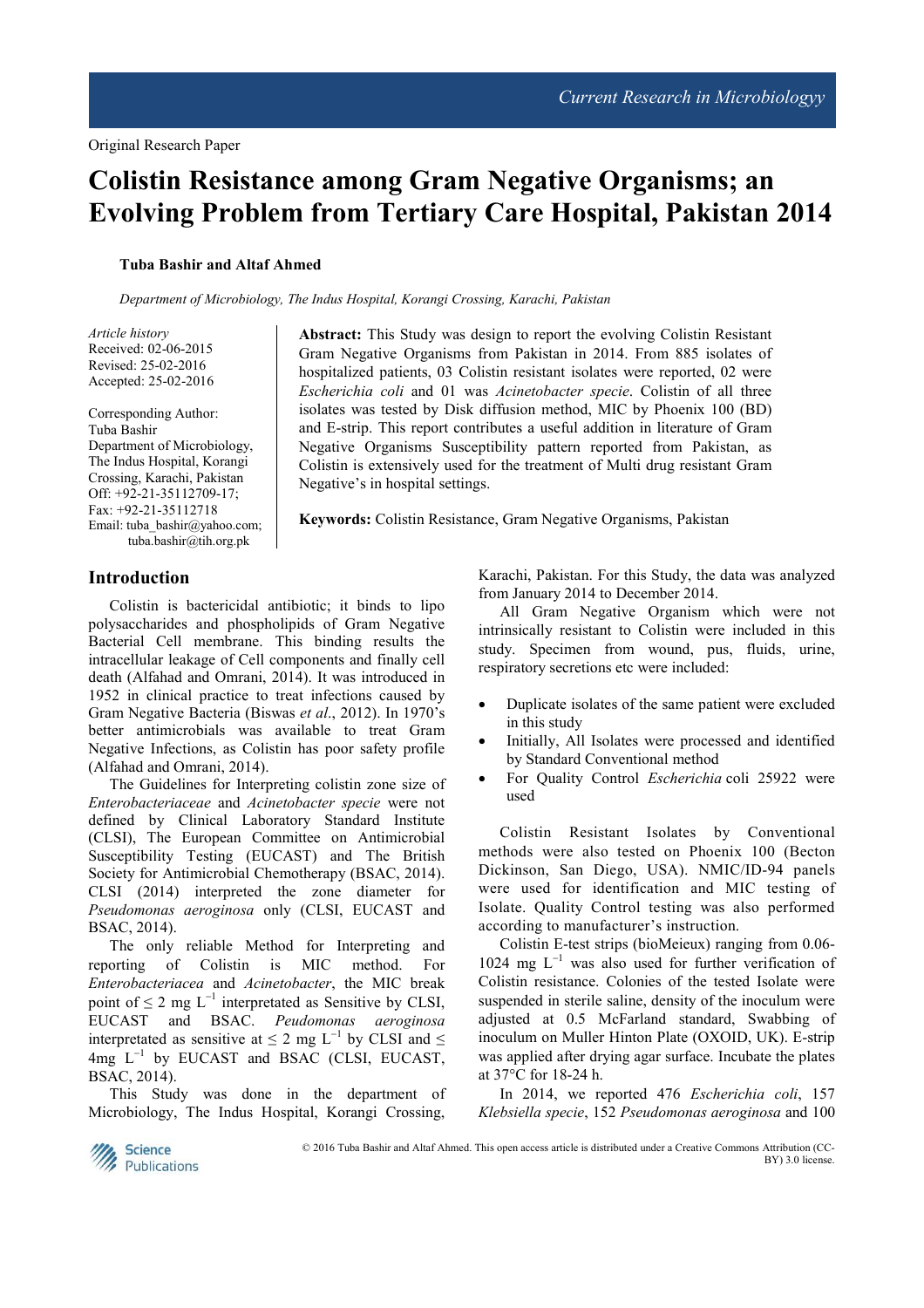*Acinetobacter specie* in hospitalized patients. Among these 885 Gram Negative Organisms we Isolated 03 Colistin resistant Organisms. 02 were *Escherichia coli*  and 01 was *Acinetobacter specie*.

The Colistin MIC of all three isolates was reported as  $>$  4 mg L<sup>-1</sup> by Automated Phoenix 100. The Tigecycline MIC was ≤1 mg L<sup>−</sup><sup>1</sup> for both *Escherichia coli* and 2 mg L −1 for *Acinetobacter specie* by Phoenix 100.

The E-strip MIC results of Colistin were 8 mg L for both *Escherichia coli* and 16 mg L<sup>−</sup><sup>1</sup> for *Acinetobacter specie*.

We did not find any *in vitro* Colistin resistance in *Klebsiella specie* and *Pseudomonas aeroginosa*.

The best of our knowledge, this is the 1st report of Colistin resistance among Gram Negative Organisms from Pakistan (Pubmed). Reports of *in vitro* Colistin resistance has been published from Saudi Arabia and India in recent years (Musa *et al*., 2013; Abeer *et al*., 2013) From Greece *in vitro* colistin resistance was also reported (George *et al*., 2010). Colistin has been extensively used to treat Multi drug resistant Gram Negative infections (Alfahad and Omrani, 2014).

It has been reported that the growing threat of Colistin resistance might be due to its extensive use as a result of increased Carbapenem resistance among Gram Negative Organisms (Musa *et al*., 2013).

For clinical laboratories, colistin reporting by disk diffusion method is not recommended, as for *Enterobacteriaceae* and *Acinetobacter spp*. no interpretation criteria is available by CLSI. Despite the guidelines criteria MIC testing should also encourage in MDR isolates to improve treatment strategies, leads to better outcomes.

In our study, Table 1 showed that 03 patients were reported as colistin resistant isolates, 02 were *Escherichia coli* and 01 was *Acinetobacter specie*. 02 were male patients and 01 was female. All Colistin resistant isolates were sensitive to Tigecycline. 02 were Sensitive only to Tigecycline and Tetracycline whereas, 01 Colistin Resistant Isolate was Sensitive to many other antibiotics including carbapenems. This finding wass also reported in other publications (George *et al*., 2010). Colistin MIC of all three isolates was very high done by E-strip (Fig. 1)*.*

The limitation of this study was that; we did not perform molecular testing; therefore we are not able to report that which genes are responsible for the Colistin resistance.

On the other hand, there is a great need of MIC reporting of Colistin due to extremely high resistance among Gram Negative's and extensive use of Colistin in hospitalized patients.



Fig. 1. No. of Colistin Resistant Isolates with MIC by E strip (mg/L) from Total Carbapenem Resistant Isolates in In-patients for the year 2014

| Isolate/Sex        | Age  | Sample   | AMP | AMC   | TZP     | <b>CIP</b> | СN | AK  | IPM | MEM TGC | -SXT  |  |
|--------------------|------|----------|-----|-------|---------|------------|----|-----|-----|---------|-------|--|
| Acinetobacter spp. | 44/F | Urine CS | >16 | >16/8 | >64/4   | >2         |    | >32 |     |         | >4/76 |  |
| Escherichia coli   | 25/M | Urine CS | >16 | >16/8 | >64/4   | >2         |    |     |     |         | >4/76 |  |
| Escherichia coli   | 19/M | Wound CS | >16 | >16/8 | $<$ 4/4 |            |    |     |     |         | >4/76 |  |

Abbreviations for Antibiotics: Amp = Ampicillin; AMC = Amoxicillin-clavulanate; CIP = Ciprofloxacin; AK = Amikacin; CN = Gentamicin; SXT = Trimethoprim-Sulfamethoxazole; TZP = Piperacillin/tazobactam; IPM = Imipenem; MEM = Meropenem; TGC  $=$  Tigecycline; CL  $=$  Colistin